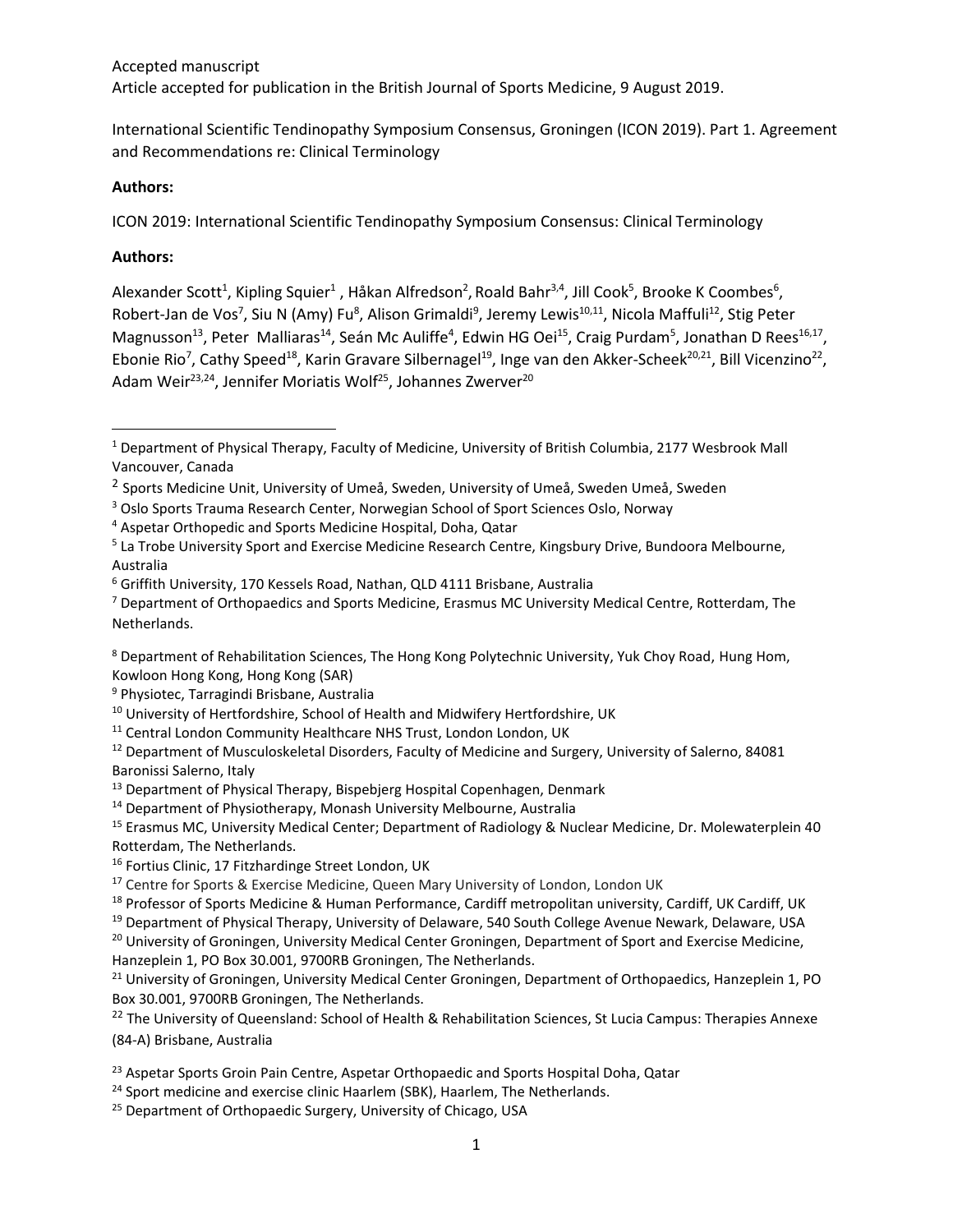# Background

Persistent tendon pain that impairs function has inconsistent medical terms that can influence choice of treatment (1). When a person is told they have **tendinopathy** by clinician A or **tendinitis** by clinician B, they might feel confused or be alarmed at receiving what they might perceive as two different diagnoses. This may lead to loss of confidence in their health professional and likely adds to uncertainty if they were to search for information about their condition. Clear and uniform terminology also assists inter-professional communication. Inconsistency in terminology for painful tendon disorders is a problem at numerous anatomical sites.

Historically, the term "tendinitis" was first used to describe tendon pain, thickening, and impaired function (Supplementary File, Figure S1). The term "tendinosis" has also been used in a small number of publications, some of which were very influential (2,3). Subsequently, "tendinopathy" emerged as the most common term for persistent tendon pain (4,5). To our knowledge, experts (clinicians and researchers) or patients have never engaged in a formal process to discuss the terminology we use. We believe that health professionals have not yet agreed on the appropriate terminology for painful tendon conditions.

The authors of this paper, a group of international clinical and research experts from different disciplines, aimed to achieve a consensus in terminology for persistent tendon disorders. We ran a Delphi and consensus process that culminated in a face-to-face meeting at the 5<sup>th</sup> International Scientific Tendinopathy Symposium (ISTS) in Groningen, the Netherlands, on September 26<sup>th</sup>, 2018. [placeholder for sentence about the other two papers and accompanying editorial if they get accepted] Here, we present the resulting consensus statements on terminology for persistent tendon pain.

## Methods

Our two-stage Delphi design, consensus process consisted of an online survey followed by a face-to-face meeting. One of us (AS) drafted 11 statements about terminology relevant to typical clinical presentations and clinical findings. Following several teleconferences by the project committee (AS, BV, HZ, ER, AW, SM), these statements were further refined. The role of the committee members was to develop and execute the Delphi process. The final document we sent out for Stage 1 of the consensus process (see below) featured 10 statements (Supplementary File, Appendix 2).

#### Stage 1

We e-mailed invitations to 30 tendinopathy experts. These experts were unanimously selected by the core author group, according to 4 goals:

1. Encourage participation by both men and women or male and female experts;

2. Choose from among top ranked experts (Web of Science and Expertscape searches) who have published original research on tendinopathy;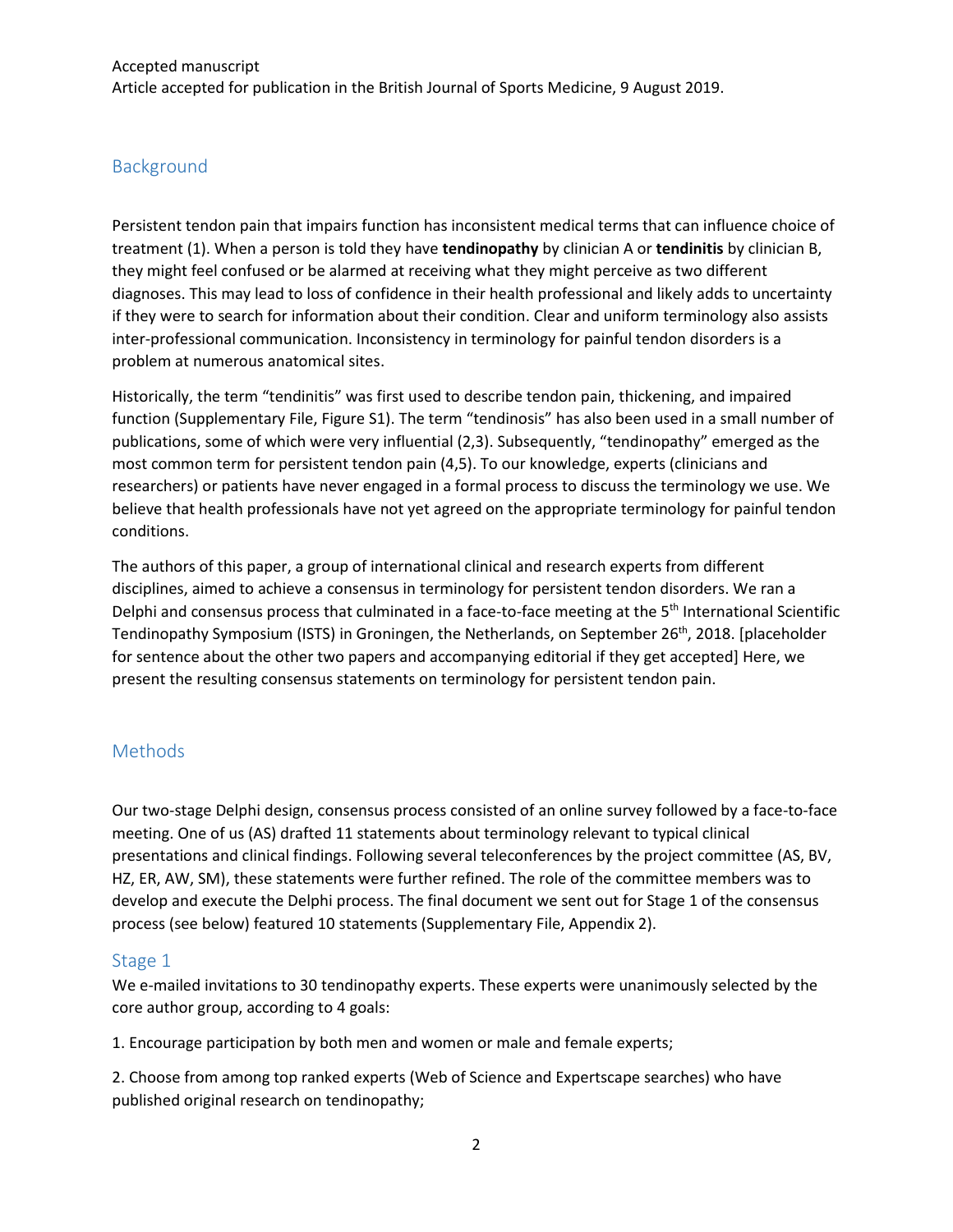Accepted manuscript Article accepted for publication in the British Journal of Sports Medicine, 9 August 2019.

3. Achieve representation from multiple disciplines (sports physicians, rheumatologists, physiotherapists, epidemiologists, clinicians, researchers, surgeons, radiologists);

4. Have broad geographic representation.

The invitation letter explained the process and the rules for participation, including an option to participate in both the online survey and the in-person meeting, or the online survey alone (Supplementary File, Appendix 3). Of 30 invitees, twenty-eight people with a clinical and/or research interest responded and agreed to participate. Of the two who did not agree to participate, one did not respond within the timeframe and one withdrew after agreeing to participate due to personal reasons, unrelated to the survey. The experts were sent a link to an anonymized survey (Survey Monkey, San Mateo, CA). For each statement the experts could choose from agree, disagree, or don't know/ not sure, as well as an optional space for comments. One author (BV) compiled the survey results and shared them with the core author group for analysis. Statements that achieved consensus (70% or higher agreed or disagreed) were not discussed further (Supplementary File, Appendices 4 and 5).

### Stage 2

Five of the project committee members (AS, BV, HZ, ER, SM) and 10 of the experts who also completed the survey attended the in-person meeting in Groningen (15 participants). All participants funded their own travel and accommodation and received no payments for attending. We distributed a summary report of the survey results to attendees before the in-person meeting. This report included response rates for each question, and free-text entries (Appendix 5).

At the meeting, AS facilitated an open discussion using Power Point to display the 5 statements about which on-line participants (n=28) had not achieved consensus after the online survey. After discussion, the group excluded two statements from further analysis due to the possibility of perceived lack of diverse disciplinary representation at the in-person group (#5, imaging, and #10, rotator cuff). For the other statements, a vote was cast by secret ballot. At this step, the voting options were yes/agreed or no/disagreed. The votes were counted by two individuals in the room and the results announced and recorded (Supplementary File, Appendix 6).

A draft of the manuscript was circulated to all 28 authors and all comments/edits were accepted. Three experts declined to be listed as a co-author on the manuscript, and communicated this to one of us by email (BV). Each of them stated they did not disagree with the statements, but did not feel they had contributed enough to warrant authorship.

## **Results**

The ICON 2019: International Scientific Tendinopathy Symposium Consensus on Clinical Terminology is shown in Table 2.

Table 2. ICON 2019: International Scientific Tendinopathy Symposium Consensus: Clinical Terminology

------------------------------------------------------------------------------------------------------------------------------------------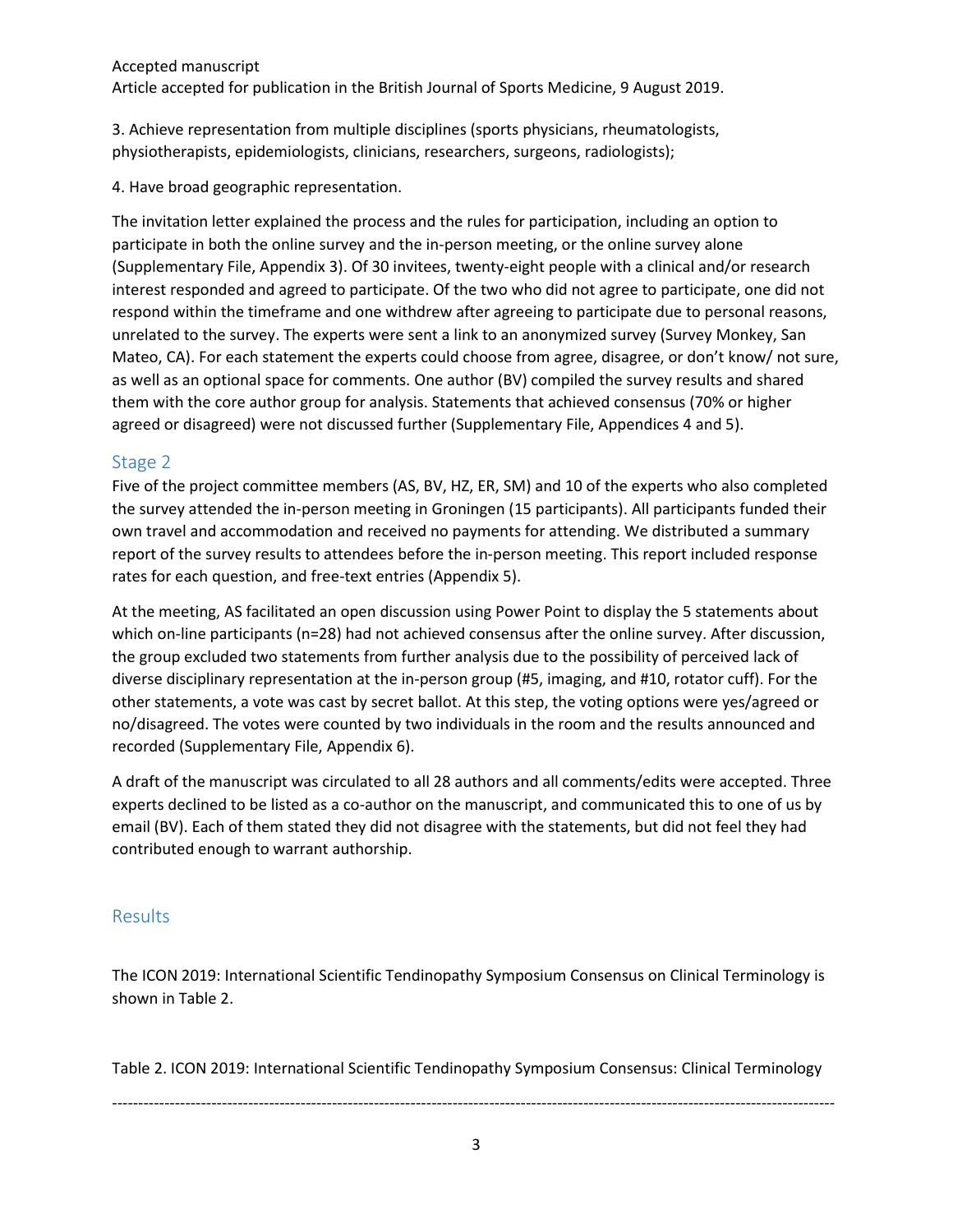Accepted manuscript Article accepted for publication in the British Journal of Sports Medicine, 9 August 2019.

Tendinopathy is the preferred term for persistent tendon pain and loss of function related to mechanical loading.

Tendon tear (partial or complete) refers to a macroscopic\* discontinuity of a load-bearing tendon.

Imaging is not always necessary for a diagnosis of tendinopathy.

Patellar tendinopathy is the preferred term for persistent patellar tendon pain and loss of function related to mechanical loading.

Achilles tendinopathy is the preferred term for persistent Achilles tendon pain and loss of function related to mechanical loading.

Peroneal (fibularis) tendinopathy is the preferred term for persistent peroneal (fibularis) tendon pain and loss of function related to mechanical loading.

Persistent tendon pain and loss of function related to mechanical loading of the medial or lateral elbow tendons should be referred to as medial or lateral elbow tendinopathy.

\* large enough to be visible without magnification

## **Discussion**

# Tendinopathy is the preferred term for persistent tendon pain and loss of function related to mechanical loading.

This definition of tendinopathy emphasizes pain and function. Using the term tendinopathy can help frame treatment and improve communication between professionals and patients. With this statement we hope that the term tendinopathy will continue to supersede other terms. The term does not imply the presence of a particular pathological or biochemical process which cannot routinely be assessed clinically.

#### Tendinosis - a label without a disease?

We did not agree on the statement that tendinosis refers to a loss of microstructure (as opposed to macroscopic tearing). Tissue changes seen on imaging or histology and labelled as tendinosis may represent a snap-shot of a number of morphological processes with uncertain clinical relevance. In some situations, a loss of collagen alignment could be physiological (e.g. as a result of aging, adaptation or repair) rather than pathological. We cannot recommend using the term tendinosis unless future work can establish a consensus on its definition.

#### Tendon tear (partial or complete) refers to a macroscopic discontinuity of load-bearing tendon

Tears represent a clinical entity for some tendons which is distinct from tendinopathy, and which may require different management to that of tendinopathy. The ICON group defined tears as a macroscopic (as opposed to microscopic) discontinuity of load-bearing tendon. Future research should examine whether tears, partial tears and tendinopathy can be reproducibly distinguished. If they could be, it may have clinical utility (i.e. guide treatment).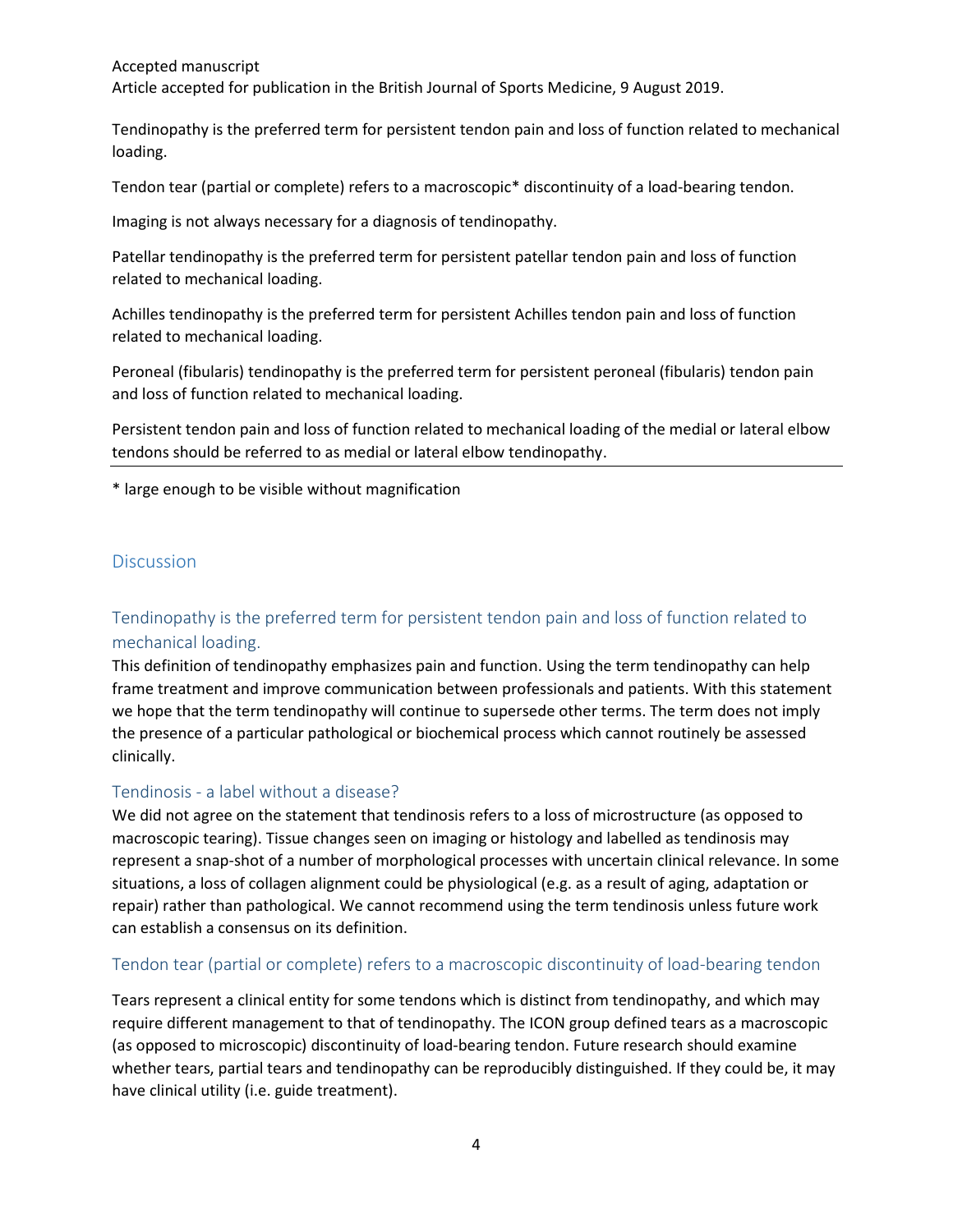We need to discover if diagnosing partial tears leads to improved patient outcomes, and in which situations it adds no value. We believe there is not a validated means of identifying partial tears on imaging for all tendons.

#### Does a tendinopathy at each region in the body warrant its own name?

Tendon pain occurs in several anatomical sites such as (but not limited only to) the Achilles, patellar, peroneal (fibularis), and elbow. We did not address nomenclature at other tendons, such as tibialis posterior or gluteal tendons.

The term 'rotator cuff tendinopathy' was on our list of options but the group did not achieve consensus on that term as being ideal for shoulder pain and loss of function because a proportion of participants felt that the diagnosis could not be made clinically because of the variety of nociceptive structures adjacent/near to the rotator cuff tendons. With respect to this, the Groningen statement is consistent with previous Delphi studies and clinical guidelines which include tendinopathy as part of a spectrum of subacromial or rotator cuff related shoulder pain and injury (6-8). Those guidelines recommend the terms subacromial pain (or impingement) syndrome for patients with painful shoulder tendons and loss of function; the term rotator cuff related shoulder pain has also been proposed (8).

#### Future work

Imaging can provide additional information which can assist with diagnosis. If terminology is needed to describe morphological tendon changes as seen with imaging or histology, we recommend that clinicians use objective measures (if their validity and reliability can be demonstrated) such as increased or decreased signal intensity (for MR images), collagen disorientation or hypoechogencity (in the case of ultrasound images), etc. An ISTS imaging subgroup was formed to explore/consider issues related to the role of imaging for diagnosis in for tendinopathy and relevant terminology.

## **Conclusion**

We recommend that clinicians and patients use the term tendinopathy to refer to persistent tendon pain related to mechanical loading.

## **Contributions**

AS provided study proposal, compiling of contributing authors' comments, preparation of the first draft, consensus methods and analysis. BV contributed to consensus methods, writing, data collection and analysis. HZ, ER, AW and SM contributed to consensus methods and writing. All others contributed with Delphi participation and writing.

## Acknowledgements

Hamed Mousavi, Olivier Dams, Lucas Rabello

#### Competing Interests

Authors had no competing interests and received no funding.